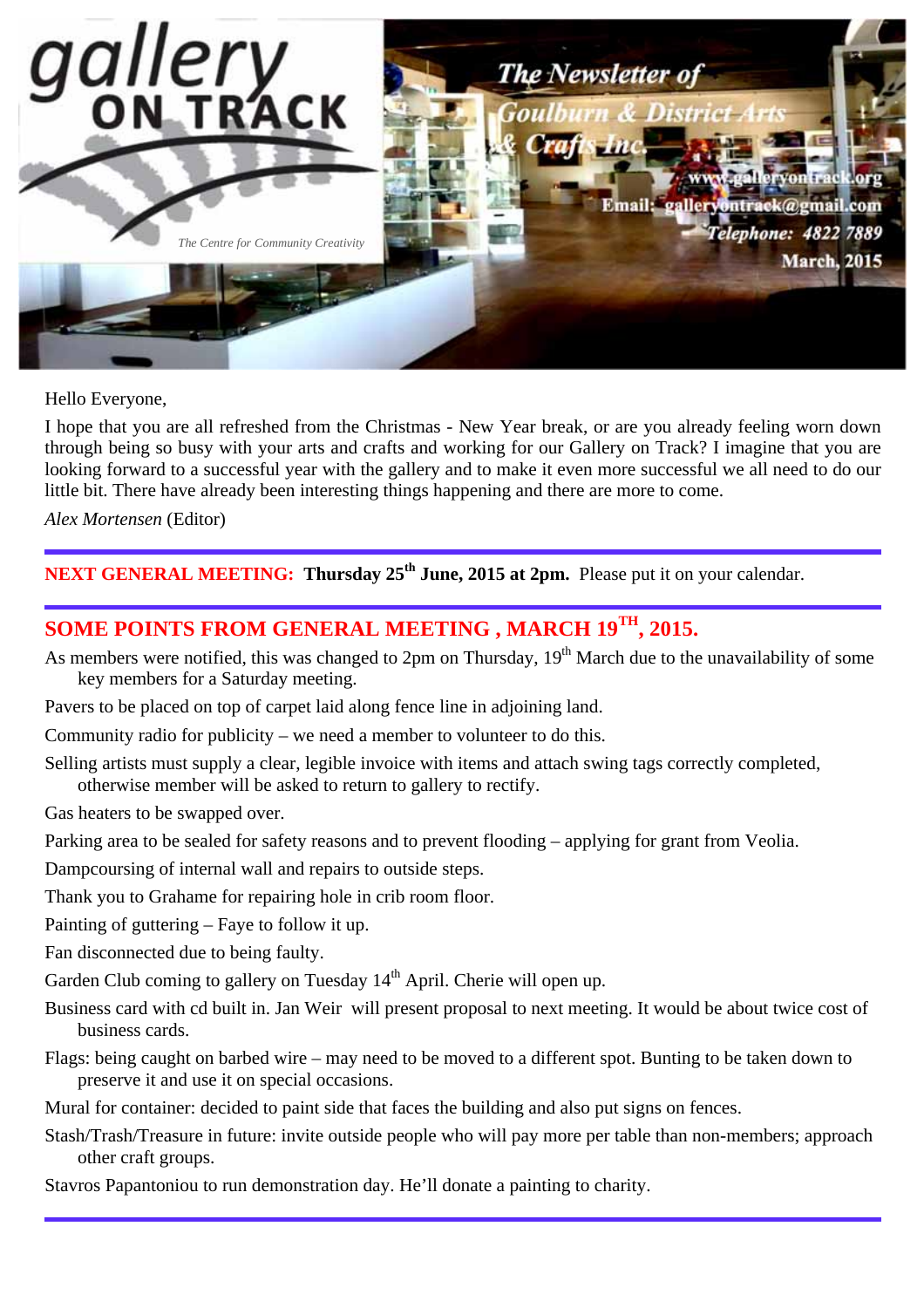## **EASTER & ANZAC DAY The Gallery will be closed Good Friday, Easter Sunday and Anzac Day.**

**THE DUTY ROSTER:** Lynette still needs help on roster, a Sunday and two Fridays are empty. Please contact Lynette if you can assist.

### **AN IMPORTANT NOTICE FROM OUR TREASURER**

I would like one or two of our members to consider becoming treasurer for our next year commencing in September as I will not be continuing in this role. I am looking at the possibility of splitting the role between two people. You will need to be computer literate with some experience of accounting/bookkeeping. Perhaps we have a retired accountant in our membership who could take on this role. Please email me if you would like to discuss. Thanks for your consideration, Cherie Sellars.

### **WELCOME TO NEW MEMBERS:**

#### **And what a list it is:**

Lois Dowle, Kylie Brodie, Susan Corby, Bree Holgate, Gill Lumsden, Margaret Kearns, Stavros Papantoniou, Jennifer Hampion, John Saxton, Rowena Jenkins, Suzie Duncan, Maureen Strong, Paul Dimmer, Jan Weir, Ali Beck, Lorraine Riley, Lindsay Riley, Fiona Langtry, Cameron Bell**,** Annemarie Athea.

We hope to see you come to our meetings and events and if it is possible for you to do so, please be included on the duty roster as it is so important to have members doing these duties to keep the gallery open and running.

**GROUPS YOU MAY LIKE TO JOIN:** to practice your skills or to learn new skills from other members: Interested members are invited to the following groups running in the crib room

**Creative Needles** – first Sunday of each month, 10am-2pm, \$2 amenities, all members welcome. Enquiries Fiona Hammond. (No this is not an error, there are 2 groups for Creative Needles.)

**Creative Needles** – on every Tuesday 10am – 2pm. All members welcome, Beginners welcome. \$2 amenities fee. Enquiries Lynette Brown or Cherie Sellars.

**Calligraphy Class** – on some Wednesdays, 10.30am-12.30pm in Crib Room. Contact Alison Lawrence for details – alisoncallig@bigpond.com or 4822 0024.

**Carol Divall has felting** workshops periodically – if interested ring Carol 4821 2572.

## **OFFICIAL OPENING OF THE GARDEN, GALLERY ON TRACK and GARDENESQUE:**

The opening of the garden and of the Gardenesque exhibition was a most enjoyable one attended by members, guests and visitors.

Our *Gardenesque* official opening went brilliantly – a lovely sunny day, plenty of people, some 50 or so, consisting of members, guests and visitors – and our garden looked an absolute picture of perfection! I'm sure you will have admired it on all your visits to the Gallery. We are so lucky to have had a (small but) dedicated team to create our wonderful garden. It is indeed an asset to our Gallery.

Congratulations to the winners of the Gardenesque competition:

Equal  $1<sup>st</sup>$  – Shelley Wright and Stavros Papantoniou.

 $2<sup>nd</sup>$ – Penny Saxton.

## **WORKING BEE**

See last page of this newsletter for details.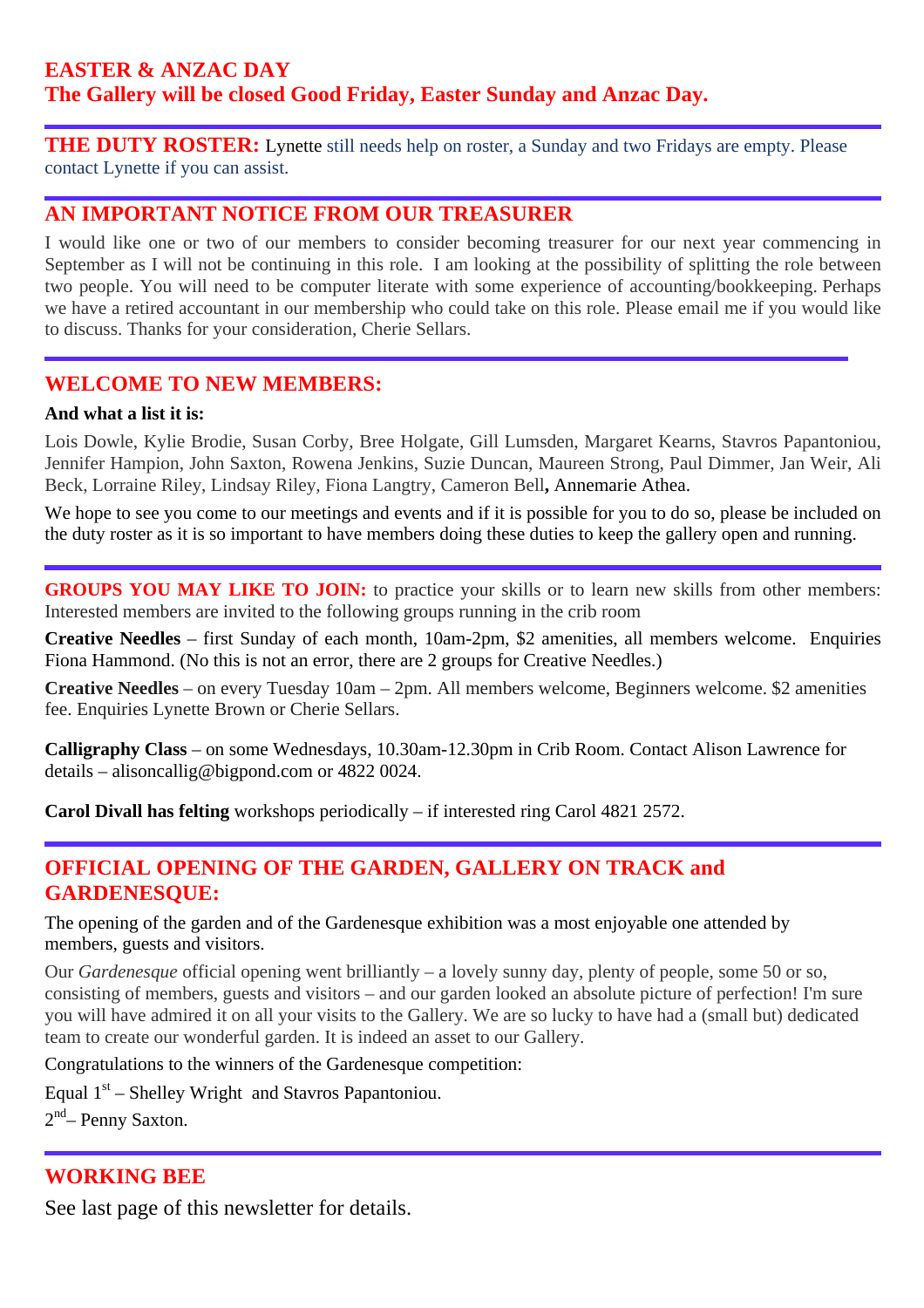## **RECENT GARDENESQUE EXHIBITION**

Again, members have contributed some very interesting and skillful works to display in Gallery on Track.

Congratulations to all those who entered works to help make the opening of the garden an even more memorable day.



Far Left, Wonderfully imaginative and unique ceramics, *Garden Sculptures*, by Penny Saxton. Left, Sally Wright's table and chair, *Gardenesque*, just made for sitting at on the verandah. Middle: A painting that encourages the viewer to relax, *Love My Garden,*  by Savros Papantoniou. Bottom: Some of the *Gardenesque* entries on display. *Photos: Alex Mortensen* 



## **OUR GALLERY ON TRACK GARDEN:**

Garden – watering to be done Wed, Fri and Sun using timers.

Hand watering of surrounding section and trees on north side of building needed. A sheet with instructions will be placed near taps.

## *DRESSING THE TEAPOT 2:*

### **May 3 – 31, 2015**

#### **Official opening: 2pm, Sunday May 3, 2015.**

#### **Everyone is welcome to attend. Refreshments provided.**

After the success of 'Dressing the Teapot' in May 2014, Gallery on Track in Goulburn will present *'Dressing the Teapot 2'*. This exhibition is again open to everyone. Entry forms can be downloaded from the Gallery's website or picked up at the Gallery.

A special section has been added to 2015's exhibition. Along with the regular entries for this exhibition, entrants can create a 'vintage' tea cosy, either following a vintage tea cosy pattern, or an original creation which conjures up the look of vintage tea cosies.

Two categories - Dressing the Teapot and Vintage Teacosies with first and second prize for each section - \$100 first and \$50 second.

Dressing the Teapot exhibition has a section which relates to heritage themes/concepts.

An email with entry form attached has been sent out to all members. Please note that entries will need to be in by April  $24<sup>th</sup>$ . Further entry forms will be on the counter at the gallery.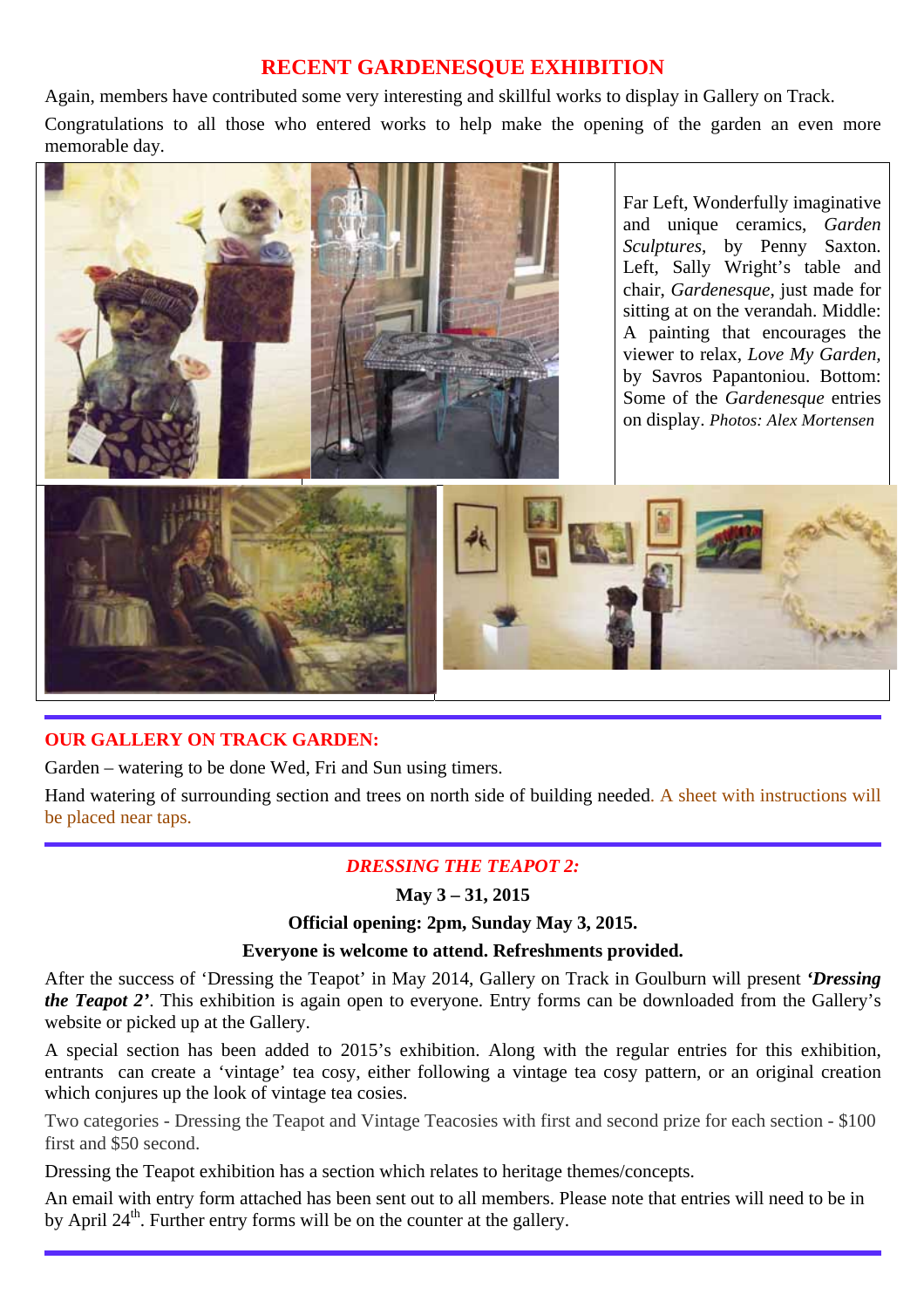## *REMEMBERING – MAKING DO IN WARTIME*

#### **April 5 – 26, 2015**

#### **Official opening: 2:30pm, Sunday April 12, 2015**

#### **Everyone is welcome to attend. Refreshments provided.**

This exhibition showcases artworks inspired by the wartime ethic of 'making do' – where people often made their own furniture, homewards, tools and garments out of whatever items they had to hand.

Exhibition artworks may incorporate recycled, vintage and found objects. We also hope to include a display of 'making do' items from wartime. If you have any war memorabilia we would love it for our display. Clothing, photos, documents, etc.

This exhibition has been specifically created to fit in with the Heritage Festival organised by the National Trust.

Forms will be available from gallery shortly. Please provide a description of items to be displayed, especially if sentimental.

## **CRIB ROOM BOOKINGS & WORKSHOPS FOR 2015**

#### **Regular Bookings:**

1st Sunday each month: Creative Needles Group 10am-4pm.

Every Tuesday: Creative Needles – on 10am – 2pm. All members welcome, Beginners welcome. \$2 amenities fee. Enquiries Lynette Brown or Cherie Sellars.

Wednesday: Calligraphy Class 10.30am-12.30pm. (See article "All Roads to Rome" for dates.)

Thursday: Phoenix Group 10am-4pm.

#### **Other Bookings:**

There are plenty of spaces available so if you would like to make a booking check with Carol. There are many members who have skills and ideas they might like to share – you might like to run a workshop to share your particular ones.

#### **FOR THE NEWSLETTER:**

I really do need your assistance in providing me with information for the newsletter. If you are going to be an Artist of the Month, then you need to send photos of your works, some information about them, the opening/meet the artist date and details about it (eg time, nibbles, drinks). At the event you need to ensure that someone takes photos so you can send them to me for a follow up article.

Other interesting items could be about works that you are creating, galleries you visit, workshops that you run or participate in. It's information such as this that make the newsletter of more interest to all members.

#### **THE DUTY ROSTER:**

There have been a number of new volunteers to participate in the duty roster and this has helped Lynette immensely. Remember that if you find that for some urgent reason you cannot do your duty you can phone Alex Mortensen between 7.00 and 8.00 am on the day of your duty – Wednesday, Thursday and Friday. If you know ahead that you will be able to do your duty please try to arrange a swap.

#### **ADVERTISING OUR GALLERY:**

Each and every one of our members can help to advertise our gallery. We can all do this by taking the opportunity to tell friends and acquaintances about the gallery. When chatting at parties why not ask people if they know of Gallery on Track? Tell them the sorts of things we have for sale. Tell them it is an ideal place to purchase gifts. Tell them where we are located. Have some of our brochures with you to give to people. Here at the gallery take the opportunity to ask people to take a brochure or two to give to friends. Word of mouth is an excellent method of advertising.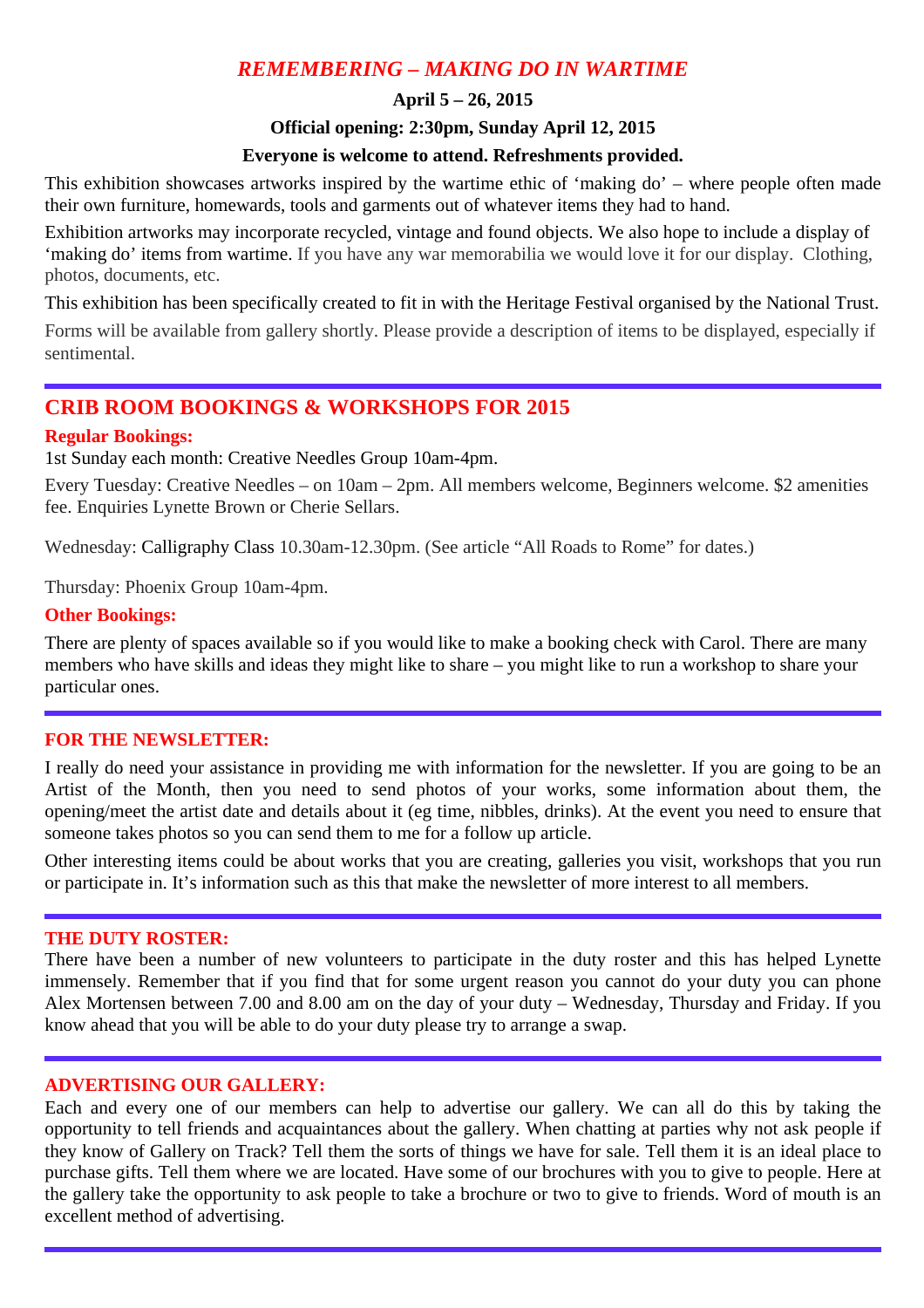## .**ARTIST SPOTLIGHT**



## **Paul Dimmer** *Urban Totems***.**

Paul is a new member who creates sculptures from metal and wood found objects.

Come in and have a look at his works. March.  $25<sup>th</sup>$  to  $2<sup>nd</sup>$  April.



## **ARTIST OF THE MONTH:**

**Elaine Cornwell** 

Sunday  $7<sup>th</sup>$  June to  $5<sup>th</sup>$  July.

### **ARTISTS OF THE MONTH:**

**Artist of Month for 2015**:

March. 25<sup>th</sup> to 2<sup>nd</sup> April, Paul Dimmer, *Urban Totems*.

April. Sunday 5<sup>th</sup> to 26<sup>th</sup>, *Make and Do in Wartime*. Opening at 2.30 pm on 12<sup>th</sup> April.

May. Sunday 3<sup>rd</sup> to 31<sup>st</sup>, *Dressing Teapot 2*. Opening Sunday 3<sup>rd</sup> May 2pm.

June. Sunday  $7<sup>th</sup>$  June to  $5<sup>th</sup>$  July, Elaine Cornwell.

July. to be advised.

August. Wednesday 5th to  $30<sup>th</sup>$  Lesley Gallegos. Opening at 2pm on Sunday  $9<sup>th</sup>$  August.

Carol advised she is planning Artist Dolls for May 2016.

September. Sunday  $27<sup>th</sup>$  to  $18<sup>th</sup>$  October. Items suitable for men (yet to be named)- Opening 2pm. Entry \$3.

There are spaces available for other months, so if you would like to be an Artist of the Month, please contact Carol Divall.

## **CALLIGRAPHY AT GALLERY ON TRACK**

Join Alison Lawrence, a well qualified calligrapher and calligraphy teacher and former President of the Australian Society of Calligraphers in a calligraphic adventure.

We will enjoy a six week session starting on Wednesday  $29<sup>th</sup>$  April and finishing Wednesday  $3<sup>rd</sup>$  June learning French Ronde, a delightful decorative style, and trying some different Monoline styles creating coloured backgrounds along the way.

The continuing class will run from 10.30am to 12.30pm as usual and beginners are welcome from 1pm to 3pm – both classes costing a total of \$120.

Bookings and enquiries to Alison on alisoncallig@bigpond.com or 4822-0024.



The student is writing Roman Rustic graffiti with a reed pen that she has cut, just like the people of Pompeii did.